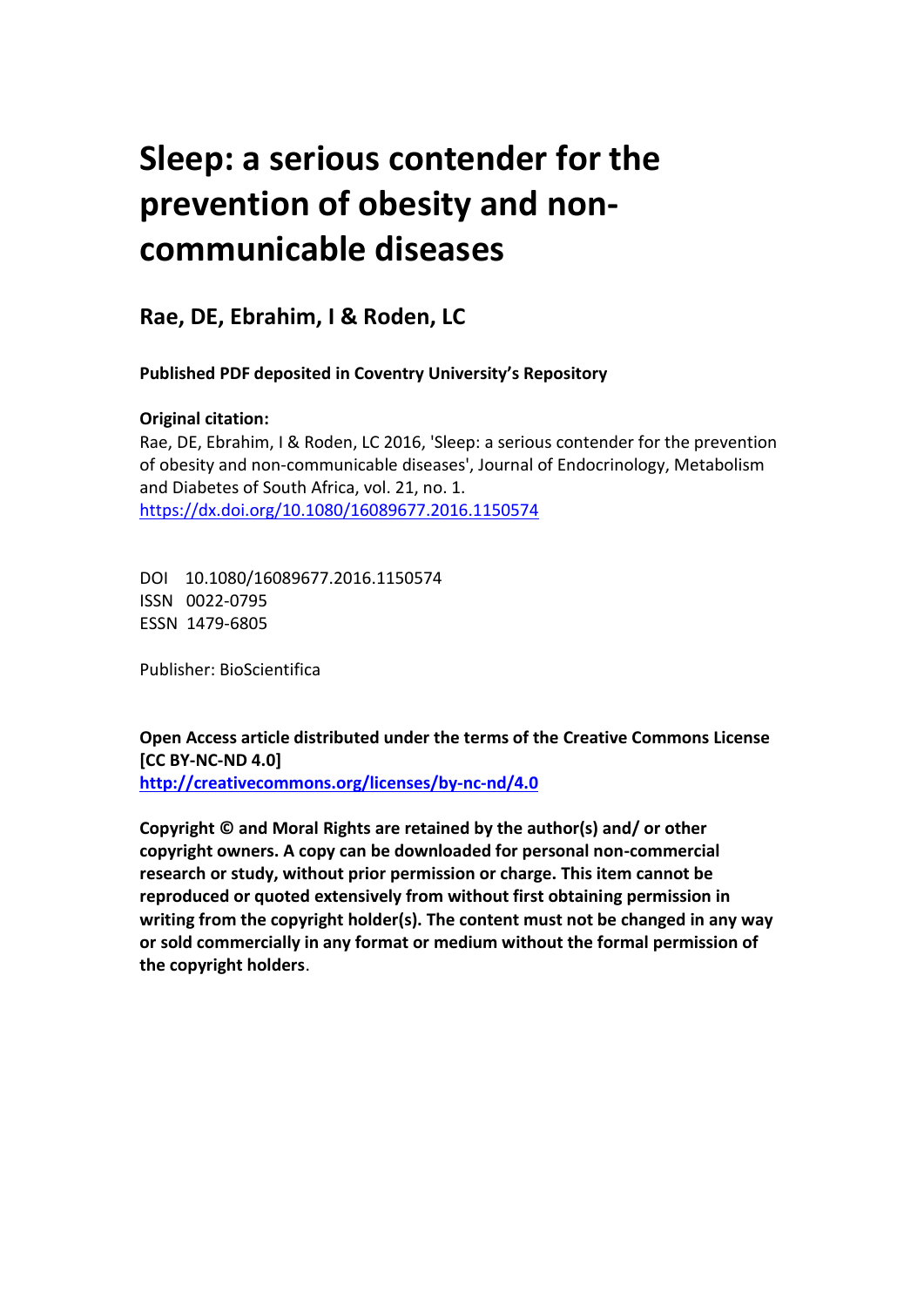



**Journal of Endocrinology, Metabolism and Diabetes of South Africa**

**ISSN: 1608-9677 (Print) 2220-1009 (Online) Journal homepage:<https://www.tandfonline.com/loi/oemd20>**

## **Sleep: a serious contender for the prevention of obesity and non-communicable diseases**

**Dale E Rae, Irshaad Ebrahim & Laura C Roden**

**To cite this article:** Dale E Rae, Irshaad Ebrahim & Laura C Roden (2016) Sleep: a serious contender for the prevention of obesity and non-communicable diseases, Journal of Endocrinology, Metabolism and Diabetes of South Africa, 21:1, 1-2, DOI: [10.1080/16089677.2016.1150574](https://www.tandfonline.com/action/showCitFormats?doi=10.1080/16089677.2016.1150574)

**To link to this article:** <https://doi.org/10.1080/16089677.2016.1150574>

© 2016 The Author(s). Open Access article distributed under the terms of the Creative Commons License [CC BY-NC-ND 4.0]



<u>යි</u>

Published online: 23 Feb 2016.

[Submit your article to this journal](https://www.tandfonline.com/action/authorSubmission?journalCode=oemd20&show=instructions)  $\mathbb{Z}$ 

**III** Article views: 433



[View Crossmark data](http://crossmark.crossref.org/dialog/?doi=10.1080/16089677.2016.1150574&domain=pdf&date_stamp=2016-02-23)<sup>で</sup>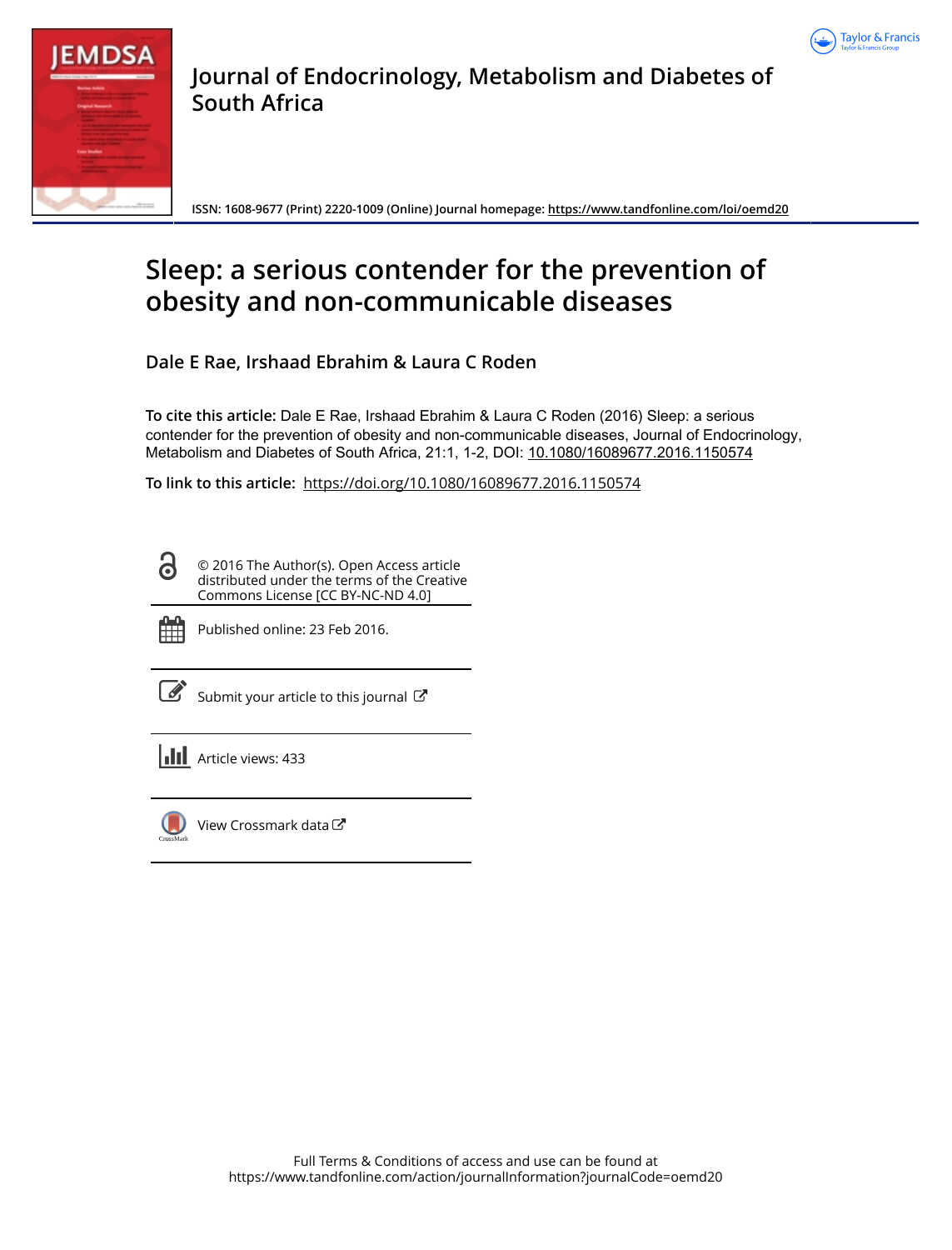*Journal of Endocrinology, Metabolism and Diabetes of South Africa* 2016; 21(1):1–2 http://dx.doi.org/10.1080/16089677.2016.1150574

Open Access article distributed under the terms of the Creative Commons License [CC BY-NC-ND 4.0] http://creativecommons.org/licenses/by-nc-nd/4.0

**JEMDSA** ISSN 1608-9677 EISSN 2220-1009

© 2016 The Author(s)

**EDITORIAL**

### **Sleep: a serious contender for the prevention of obesity and non-communicable diseases**

#### **Dale E Rae[a](#page-2-0) [\\*](#page-2-1), Irshaad Ebrahim[b](#page-2-2) and Laura C Rode[nc](#page-2-3)**

<span id="page-2-0"></span>*a Division of Exercise Science and Sports Medicine, Department of Human Biology, Faculty of Health Sciences, University of Cape Town, Cape Town, South Africa*

<span id="page-2-2"></span>*b Constantia Sleep Centre, Cape Town, South Africa*

<span id="page-2-3"></span>*c Department of Molecular and Cell Biology, Faculty of Science, University of Cape Town, Cape Town, South Africa*

<span id="page-2-1"></span>\**Corresponding author, Email: [Dale.Rae@uct.ac.za](mailto:Dale.Rae@uct.ac.za)*

#### **Sleep — how seriously do we need to take it?**

There is a perception that time spent asleep is time wasted. Anecdotally one hears of people sleeping no more than 3–4 h per night with no apparent ill effects. As tempting as a short sleep regime sounds, we know that sleep is critical for survival. In 1983 Rechtschaffen and colleagues showed that rats developed pathology and died within 14 to 21 days of total sleep deprivation[.1](#page-3-0) Data accumulated over the past 40 years from prospective cohort studies indicate higher all-cause mortality rates among people who sleep either less than 6 h or more than 9 h per night.<sup>[2](#page-3-1)</sup> We also know that sleep loss affects neurobehavioural performance, metabolism and obesity, and psychological health[.3](#page-3-2)

#### **How much sleep do we need?**

The latest guidelines published by the National Sleep Foundation in the US recommend that adults (18–64 y) obtain 7–9 h of sleep per night, teenagers (14–17 y) 8–10 h per night and school-aged children (6-13 y) 9-11 h per night.<sup>4</sup> Recognising the interindividual variability in sleep need, the authors suggest that for some adults as little as 6 h may suffice, while others may require 10–11 h. Genetic factors are significant determinants of interindividual sleep requirements.<sup>5</sup> Age and gender are also important. For example, sleep duration tends to decrease with age, and females tend to sleep longer and suffer more from lack of sleep than males.<sup>[6](#page-3-5)</sup> Technically, 'short sleep' is defined as < 6 h per night, but it is important to understand that short sleep is not the same as 'sleep insufficiency'.<sup>3</sup> While for some people 5–6 h per night might suffice, it may be insufficient for others, resulting in the accumulation of sleep debt, which may in turn lead to chronic health and behavioural problems. Identifying people at risk for or suffering from sleep insufficiency is key.

#### **How much sleep are we getting?**

Youngstedt et al.<sup>7</sup> reviewed data from 168 studies around the world, representing 6 052 individuals, in whom sleep was measured objectively, i.e. with polysomnography or actigraphy. These collective data from studies conducted between 2010 and 2015 found total sleep time to range between 5.8 and 7.8 h per night[.7](#page-3-6) While this is no more or less than that reported between 1970 and 2010,<sup>7</sup> it is clear that the majority of these individuals would not meet the current sleep guidelines[.4](#page-3-3)

Sleep data for South Africans specifically are limited. One study has objectively measured sleep in 9-year-old to 11-year-old South African children from a range of ethnic and socioeconomic backgrounds using a hip-worn accelerometer. Total sleep time of the girls was  $9.2 \pm 0.8$  h per night ( $n = 262$ ) and  $9.1 \pm 0.7$  h for the boys ( $n = 162$ ).<sup>[8](#page-3-7)</sup> As a group these children are at the lower end of the recommended range for school-aged children. Concerning, though, is that one third sleep < 9 h per night and as such do not meet the guidelines.<sup>[4](#page-3-3)</sup> In a recent survey,<sup>9</sup> 825 South African teenagers reported an average sleep time of  $7.2 \pm 1.2$  h — again less than the recommended amount of nocturnal sleep for adolescents.

While there are not yet any objectively measured sleep data on South African adults, self-report sleep time from 1 311 black Africans (of whom one-third were unemployed) logged total average sleep time as  $8.8 \pm 1.7$  h.<sup>10</sup> While this certainly appears to be sufficient, it is interesting to note that shorter sleep was associated with a higher BMI in females older than 40 years.<sup>[10](#page-3-9)</sup> Another study described the sleep habits of older South African adults ( $>$  50 y), and found that on average 11% sleep  $<$  6 h per night[.11](#page-3-10) The fact that > 20% Indian, Asian and white respondents sleep  $<$  6 h per night, while almost 30% of the black respondents sleep > 10 h per night, highlights the need to account for and understand ethnic differences in sleep needs and beliefs. Furthermore, given the U-shaped relationship between sleep duration and mortality, $2$  understanding the potential health effects of longer sleep duration observed in the black population may be important.

#### **The link between short sleep and noncommunicable diseases**

Recent data from the 2014 South African National Health and Nutrition Examination Survey indicate that non-communicable diseases (NCDs) such as cardiovascular disease, cancer, chronic respiratory diseases and diabetes mellitus type 2 (T2DM) are increasing in prevalence, and now account for more than a third (37%) of all deaths in South Africa.<sup>12</sup> Given that one of the key risk factors for T2DM and cardiovascular disease is obesity, it is alarming that 25% of South African females are overweight and 39% are obese[.12](#page-3-11) Lifestyle modification is one of the ways in which prevention of obesity and NCDs is currently addressed. Specifically, sedentary behaviour, smoking, poor diet and alcohol abuse are targeted as modifiable behaviours likely to reduce obesity and the risk for NCDs. We propose that good sleep hygiene be added to this approach.

The reason for concern around insufficient, poor quality sleep is that there appears to be a vicious cycle between reduced sleep duration, a disrupted circadian rhythm and adverse cardiometabolic consequences. There is now compelling evidence suggesting that both short and long sleep are associated with obesity, T2DM, hypertension and cardiovascular disease.[13](#page-3-12) One study exploring the mechanisms of metabolic changes resulting from sleep curtailment observed that when